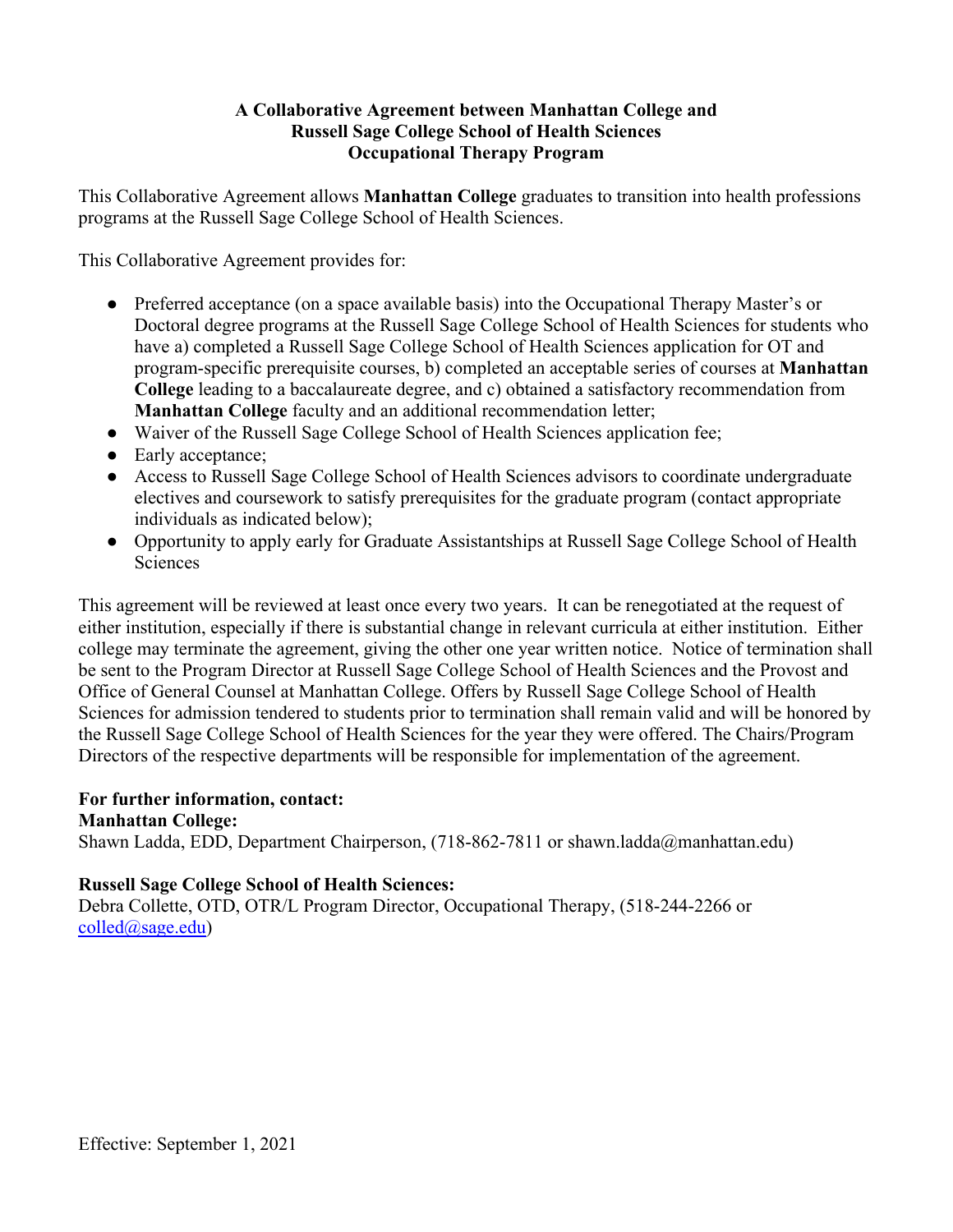### **Articulation Agreement between Manhattan College and Russell Sage College School of Health Sciences Occupational Therapy Program**

**Manhattan College** and Russell Sage College School of Health Sciences have developed a collaborative agreement to provide qualified students from **Manhattan College** who wish to pursue an MS or Doctorate in Occupational Therapy (OT) from the Russell Sage College School of Health Sciences preferred admission as indicated below. This collaborative agreement provides for:

- Preferred acceptance into the Russell Sage College School of Health Sciences for students who have completed occupational therapy program course prerequisites and with completed application;
- Waiver of the Russell Sage College School of Health Sciences application fee;
- Early acceptance;
- Access to Russell Sage College School of Health Sciences advisors to coordinate undergraduate electives and coursework to reduce or eliminate prerequisites in the graduate program;
- Opportunity to apply early for Graduate Assistantships at Russell Sage College School of Health Sciences

### **Terms of the Agreement: Occupational Therapy Admission**

**Manhattan College** students will receive preferred admission to the Russell Sage College School of Health Sciences for the MS in OT degree, or the doctorate in OT (OTD), who demonstrate the following:

- a. Earned baccalaureate degree
- b. Minimum overall 3.25 GPA that includes the completion of occupational therapy program prerequisite courses with grades of C or better (see prerequisite courses listed below) and a 3.0 prerequisite science GPA (Anatomy and Physiology I and II)

To be given priority in placement in the OT Program students agree to submit the following information:

By **June 1** of the year preceding graduation from the **Manhattan College**:

- 1. Complete application online at:<https://www.sage.edu/admission/graduate/>
	- The career goals essay  $&$  resume can be submitted with the online application.
	- **For OTD Candidates:** Submission of a clear and concise personal essay supporting the applicant's rationale to pursue the OTD as a degree with careful attention to your ideas toward a desired **doctoral capstone experience**. The doctoral capstone is a 14-week practicum experience in an advanced area of learning that occurs separate from your level II fieldwork experiences. Consider a topic area you may be interested in in any of the following areas of occupational therapy: clinical practice skills, research skills, administration, leadership, program and policy development, advocacy, education or theory development.
	- The supplemental forms can be emailed as attachments to graduate  $@sage.edu$  this includes: clinical observation form, program prerequisite record, OT program academic standards statement.

*Forms can be found at:* [https://www.sage.edu/wp-content/uploads/2021/06/OT-](https://www.sage.edu/wp-content/uploads/2021/06/OT-Supplemental-Forms-2021-22.pdf)[Supplemental-Forms-2021-22.pdf](https://www.sage.edu/wp-content/uploads/2021/06/OT-Supplemental-Forms-2021-22.pdf)